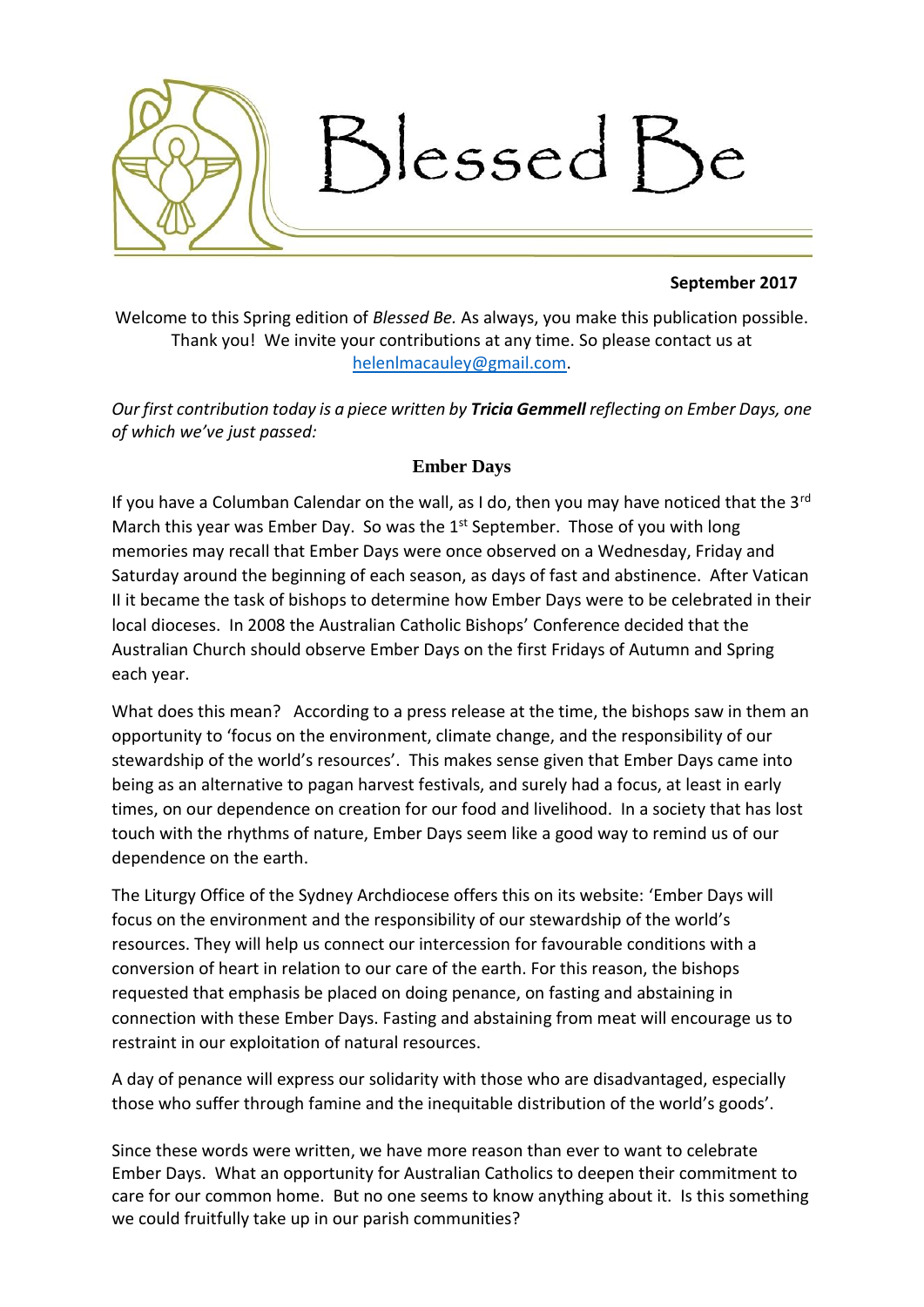### *From* **Consulata (Consy) Sakaria** *we have this poem:*

Invisible life that sustains ALL, I awaken to live everything in every waft of air. The air is life, greening and blossoming. The waters flow with life. The moon, when waning is again Rekindled by the sun, Waxing with life once more. The stars shine, radiating with life-light. All creation is gifted With the ecstasy of God' *Meditations with Hildegard of Bingen, trans. Gabriele Uhlein.*

#### *Sheila Hawthorn has contributed a poem, The Journey* by *Mary Oliver*:

One day you finally knew what you had to do, and began though the voices around you kept shouting their bad advice though the whole house began to tremble and you felt the old tug at your ankles. 'Mend my life!' each voice cried. But you didn't stop. You knew what you had to do, though the wind pried with its stiff fingers at the very foundations, though their melancholy was terrible. It was already late enough, and a wild night, and the road full of fallen branches and stones. But, little by little, as you left their voices behind, the stars began to burn through the sheets of clouds, and there was a new voice which you slowly recognized as your own, that kept you company as you strode deeper and deeper into the world,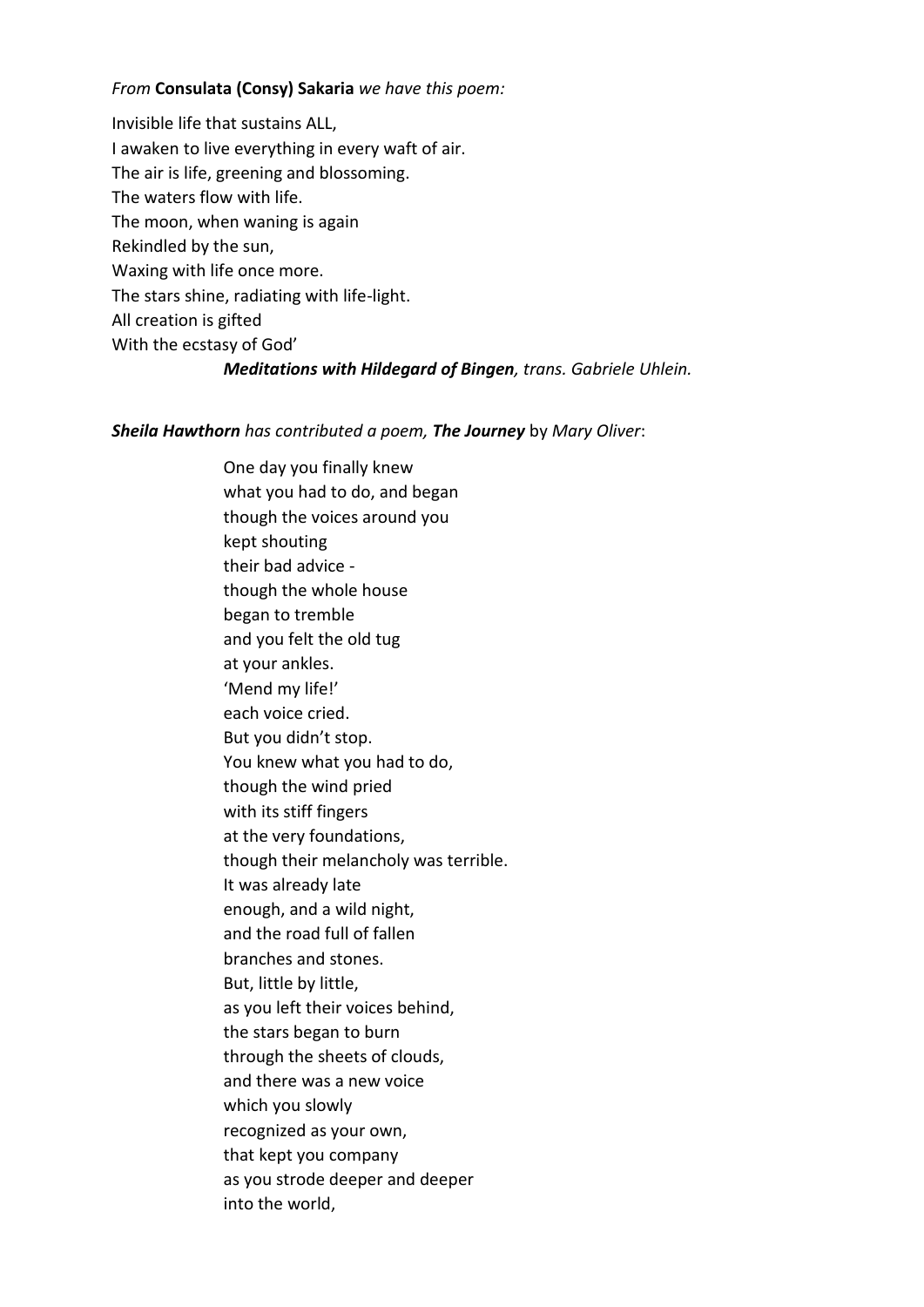determined to do the only thing you could do determined to save the only life that you could save.

*I, Helen, recently came across this poem that I thought you might like to read:*

We are one. We are completely one within life energy. Our love will continue. Our creation will also continue. Our lives will be eternal together with eternal life energy. The hope you have been seeking is breathing in your life. Make your life and the world beautiful by colouring them with that life energy. That is the living Tao. *From Living Tao by Ilchi Lee*

*Finally, we have a reflection by Elizabeth Lee on her journey to becoming a spiritual director. As it is a long piece, I have decided to serialise it. Here then is the first part:* 

# **Stepping Out, Stepping In; Stepping In, Stepping Out: A four-year labyrinth Walk as I trained as a spiritual director.**

Each year my Spiritual Director asks me to identify a theme for the year. Back in 2013, when I commenced the 'Listen into Life' Training Program in Spiritual Direction my selected theme was 'Take nothing for the journey' and in many ways it encapsulates the invitation that was offered as I embarked on my journey of transformation.

Last July, I reflected upon how my own journey of faith had deepened over the past four years. I chose to go to Canisius Centre for Ignatian Spirituality, knowing that I could use the labyrinths to aid my reflection. Over that week I was also preparing my own labyrinth mandala – a symbolic representation of my sacred journey. The labyrinth mandala was a delightful way in which to order the chaos, offer a path of prayer, seek refuge, heal wounds, conceive dreams, nourish insights, cultivate deep longings, transform consciousness and allow the wandering soul to centre, to find a home. And so I offer my faith journey of the past four years- the Labyrinth Mandala: Stepping Out, Stepping In; Stepping In, Stepping Out.

Four years ago, I entered this labyrinth in springtime; new life abounded. It was as if I was being given the opportunity to see and hear the world, and particularly the people I encounter in the world, with new eyes and new ears. Life was a gift and entrusted to me, to be mind-fully observed and savoured, without thinking or judgment.

As I reflected on the Gospel of Matthew during a solitary retreat in May 2013, my reading of the Gospel drew me to a new place of intimacy with Jesus. It was as if the words of the Gospel were not just read, not just proclaimed but experienced such that they transformed